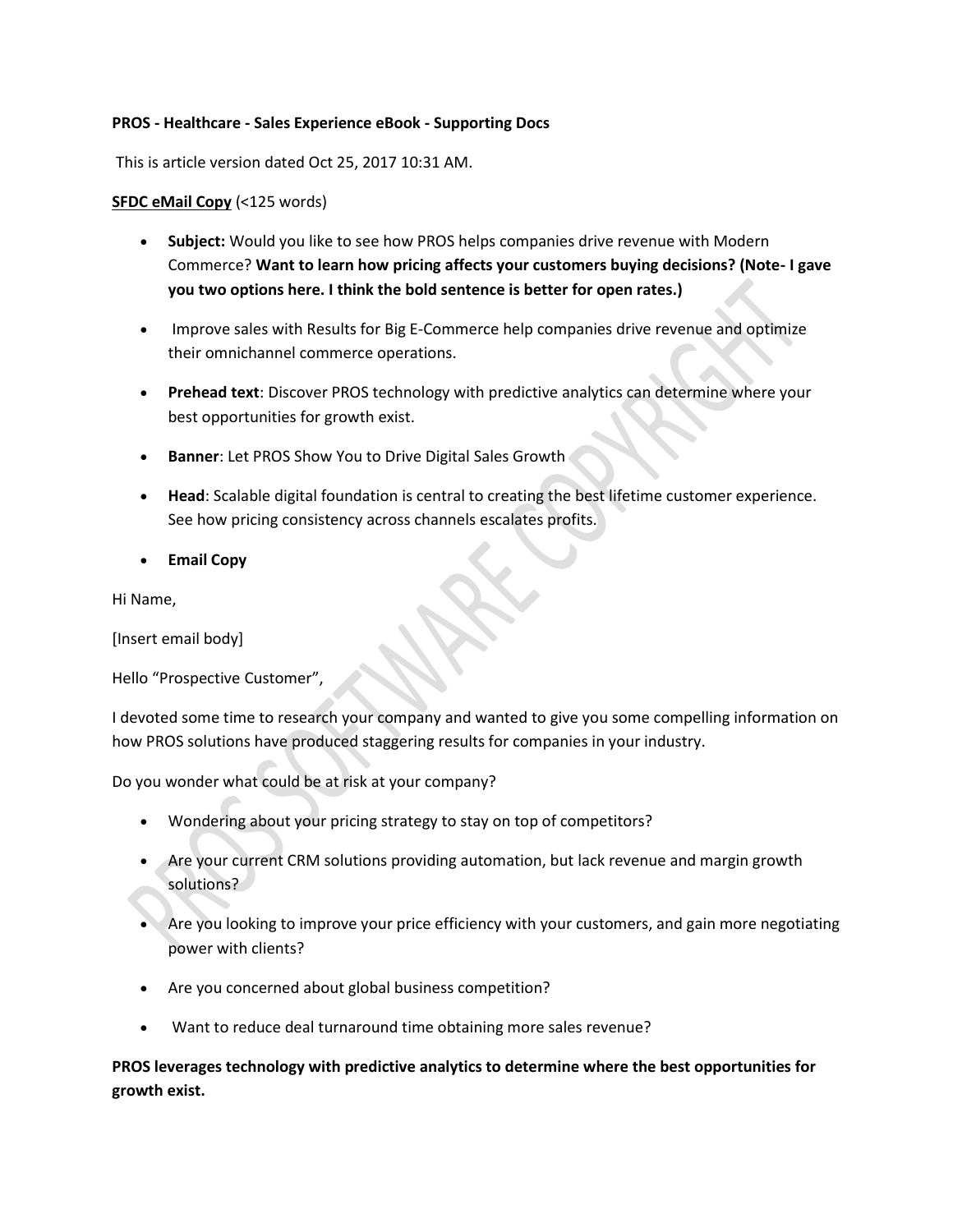Our customers consistently outperform the S&P 500 and demonstrate their commitment to us through a 95+% renewal rate. PROS makes it possible for companies to price, configure and sell their products in an omnichannel environment with speed, precision, and consistency.

You probably have other concerns about increasing sales productivity. Let's talk. I promise it will be the most insightful 10 minutes you spend this week.

# **eMail COPY** (<125 words)

- Subject: PROS Innovative
- Prehead text: The Sales Experience Your Customers Want That Will Drive Growth
- Banner: The Experts at Driving Growth With Modern Commerce
- Head:
- Email Copy:

## Hi Name (SFDC Only),

[Insert email body – include hyperlink to webpage]

At PROS we are experts at helping you exceed your customers' expectations to drive revenue growth. Empower your customers with PROS Dynamic Pricing Science.

Let us show you how to keep customer loyalty by outshining your customers' expectations fueling revenue growth for (Xyz Company) with Modern Commerce.

PROS understands your challenges. PROS has helped healthcare manufacturers get up to speed on changes in the market tempering risk and preventing losses.

With PROS you can get that personalization and frictionless buying experience for your customers that will drive growth. PROS offers the best solutions to meet the needs of the customer, placing your relationship with them an important one.

Sales professionals can use customized data about their prospects to develop unique sales experiences and spend less time performing administrative tasks and spend the time developing relationships and making sales.

Read our E-Book on REMOVING COMPLEXITY and close pricing deals faster instead of losing business because they take days to turn around.

## **Social Tags**

2-3 of these will have an image included – so keep at least three really short. Include relevant hashtags.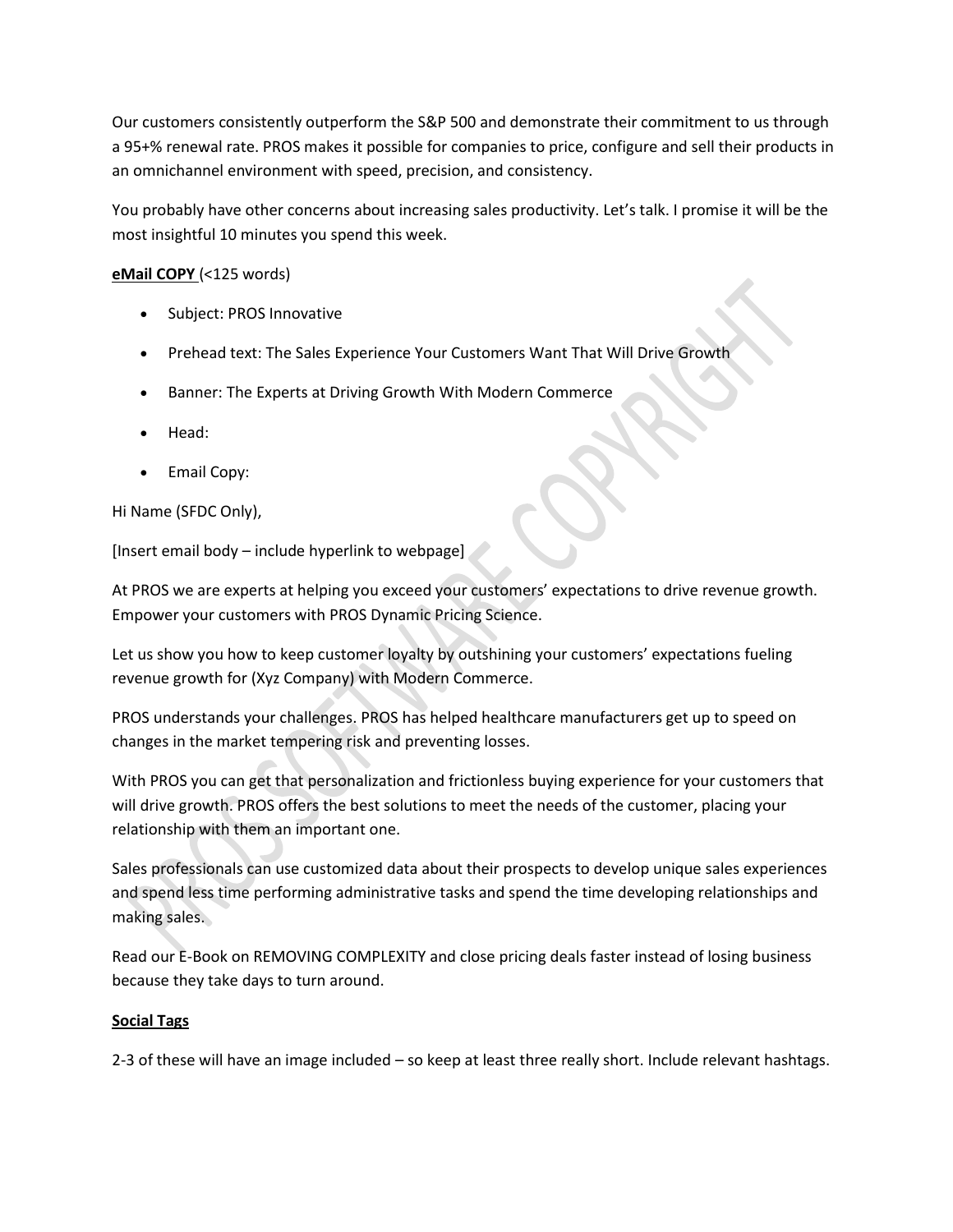- **Twitter** (5 posts) For the short ones keep to 75 characters and all others no more than 120 characters
- See how offering more benefits to your customers with subscription services will expand wallet share. #pros #subscriptionservice
- Shift to modern commerce to stay ahead of the competition with PROS. #pros #ecommerce #moderncommerce
- Learn how PROS constructs deep insights to close new business at the negotiation table. #pricingmodel #pricing strategy
- Discover how PROS software expands sales growth. Here's how. #technology #business
- Buyers don't want to be sold. Learn how PROS analyzes your customer's data so they contact you for more services. #datascience
- **Facebook** (3 posts)
- Discover three trends for modern commerce today. #modercommerce #ecommerce
- Stay ahead of the competition. Let PROS show you how we helped successful companies create customer lifetime value into their decision making. #sales #productivity
- Stop using historical averages of data to analyze your customers. See how PROS can get you competitive pricing precision. #datascience #bigdata
- **LinkedIn** (3 posts)
- Learn how to gain a competitive edge with subscription services from PROS. #profit #subscriptionsoftware
- Learn how utilizing new metrics and KPI's with PROS interpret data that lets you see customer's insights. #datascience #bigdata #kpi #metricpricing
- Gain customer lifetime value with subscription services from PROS.#manufacturing
- Don't settle for 5% price erosion. Let PROS pricing analytics take charge to deliver better prices while you drive loyalty and value with your customers. #pricinganalytics

**Homepage Slider** (Provide 3-4 to choose from – 4-6 words each)

- Have You Discovered Modern Commerce Yet?
- Pay as You Grow With Subscription Services.
- Gain a competitive edge with subscription services from PROS.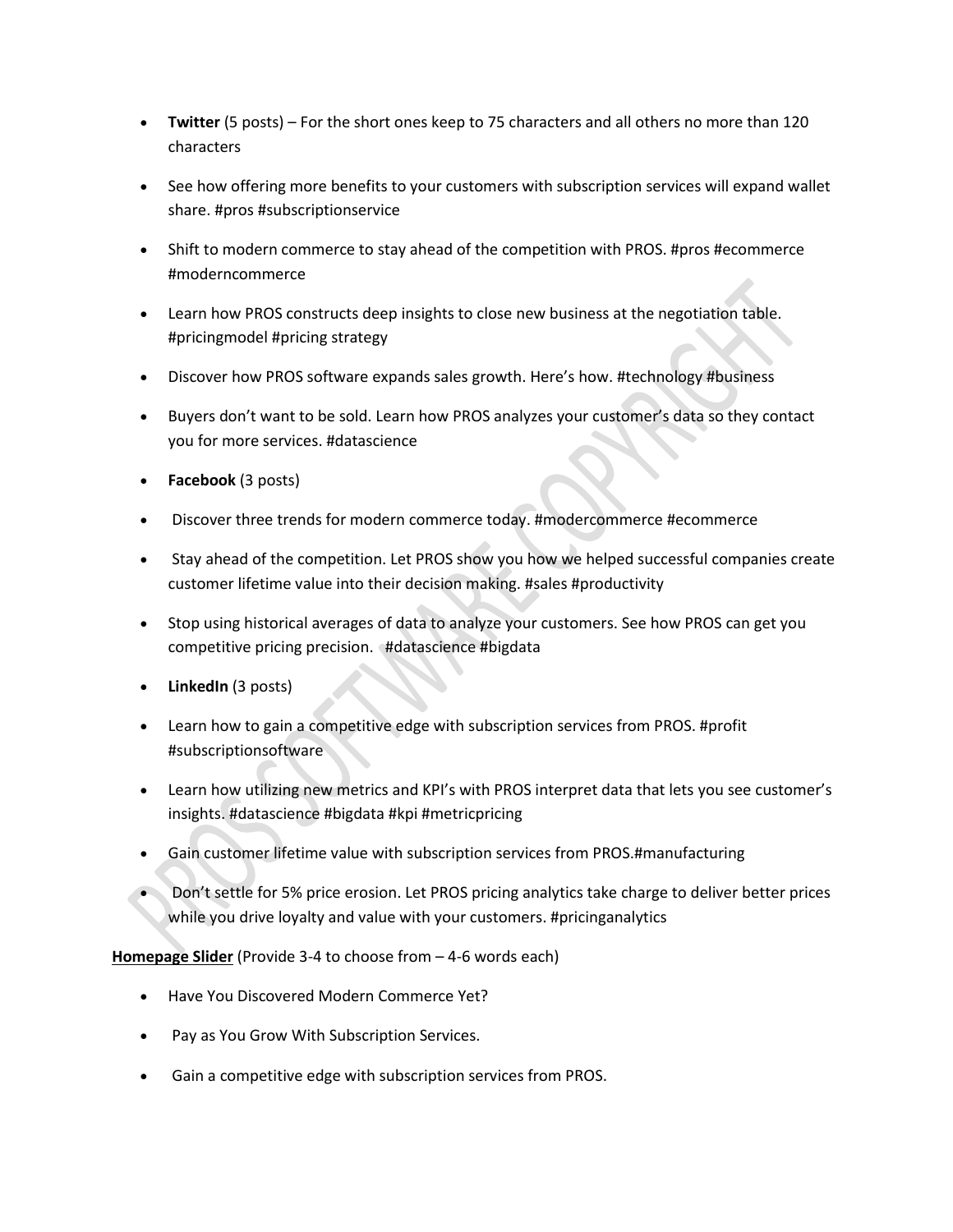- Many Challenges- One Solution- PROS
- PROS Creates Great Experiences For Customers.

**Retargeting Copy** (Provide 4-6 to choose from – 3-5 words each)

This is short copy targeted to people that are on the website. It's like pop ups for people to get their attention to download the asset (ebook, tip sheet, infographic, etc.)

- Best Tips About Modern E-Commerce.
- See How PROS Can Increase Your Sales Channels.
- See Why Pricing Strategies Drive Loyalty.
- Embrace The Buyers Needs With Pricing Strategies.
- Pricing Strategies That Increase Growth.

**Paid SEM Copy** – This is copy for paid social ads

Headline #1 (30 char) E-commerce Pricing Strategies You Need To Know

Headline #2 (30 char) Your Guide To Boost E-commerce sales

Description Line for Headline #1 (80 char) Learn effective pricing strategies that win new business.

Description Line for Headline #2 Learn what influences customers buying decisions.

**Resource Touts Copy** (Provide 3-4 to choose from—1-2 short sentences)

Touts are boxes on a page that a person can scroll over and additional info pops up. See examples below.

- Infographic: Modern E-Commerce reduces the risk of losing customers.
- PROS Tip Sheet: Your guide to Excel your pricing strategies to the next level
- Blasting Through the Status Quo while enhancing buyer's experiences. Insights from PROS
- Obtain The Competitive Advantage With Personalized Pricing Offers
- **Landing Page Copy** (No more than 200 words)
- Banner Copy: Improve Sales Conversions with PROS